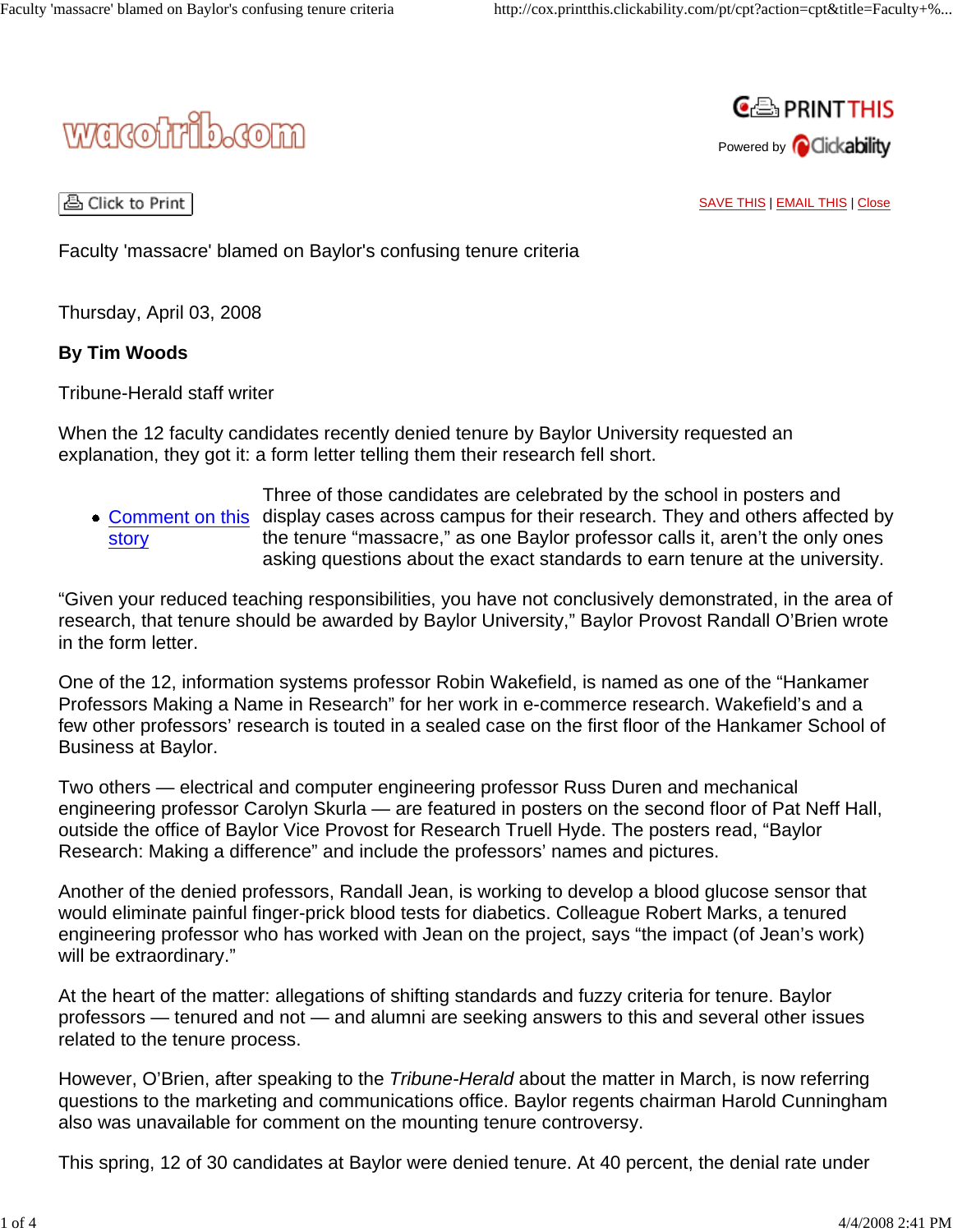President John Lilley was a sharp increase from recent years, according to Faculty Senate Chairman Matt Cordon, a law school professor.

Marks called the tenure denials a "massacre" and said "the administration's decisions about this year's tenure swept over Baylor like a tsunami. It was totally unexpected and had an entirely significant body count."

Several of the 12 — referred to as the "Denied Dozen" on popular Baylor chat Web site BaylorFans.com — say their denials were confounding and the result of tenure guidelines being changed after their tenure notebooks were submitted.

"What President Lilley has done in the last month is to say: 'I'm holding you to a different standard. I'm not telling you what that standard is, and I'm not giving you prior notice of what it's going to be,' " Baylor biology professor Rene Massengale said in an earlier interview after learning of her denial.

Massengale and several others denied tenure would not comment for this article, as they have begun their appeal process.

In some respects, the appeals process is more of a reconsideration than anything else, yet another point of frustration for faculty candidates trying to win tenure. The appeal is made to the president and the provost who denied tenure in the first place, Cordon said.

Regarding the posters and displays across campus touting some of the professors' research accomplishments, Baylor spokeswoman Lori Fogleman said they were produced by the school's marketing and communications office. She noted that her department is separate from the tenure decision-makers.

"It's our job to find the great stories and what professors are working on . . . and make sure that other people know about those," Fogleman said.

Fogleman wouldn't discuss whether a form letter is an appropriate response to a faculty candidate's request for the reason tenure was denied.

"How we communicate personnel matters is covered by privacy law," she said. "It's not only policy at Baylor but it's law as well, that employees have a right to privacy and we don't intend to violate that by discussing privacy matters."

Cordon, the Faculty Senate chairman, said he has a regularly scheduled meeting Friday with O'Brien in which he plans to ask for clarification of how faculty should approach the administration to determine what the tenure criteria are and what they should expect in the process. He said he has been approached by a number of faculty asking questions for which they haven't gotten answers from the Baylor administration.

Fogleman wouldn't say whether O'Brien will address such questions from Cordon at the meeting, citing the confidential nature of the meetings.

The tenure controversy is beginning to reach beyond the campus.

Baylor Alumni Association executive vice president Jeff Kilgore said, "The alumni are always concerned with the state of affairs of the university, especially when it comes to academics, and this issue has certainly created a lot of attention and raised a lot of concern among the alumni, chiefly because it has raised a lot of concern among the faculty."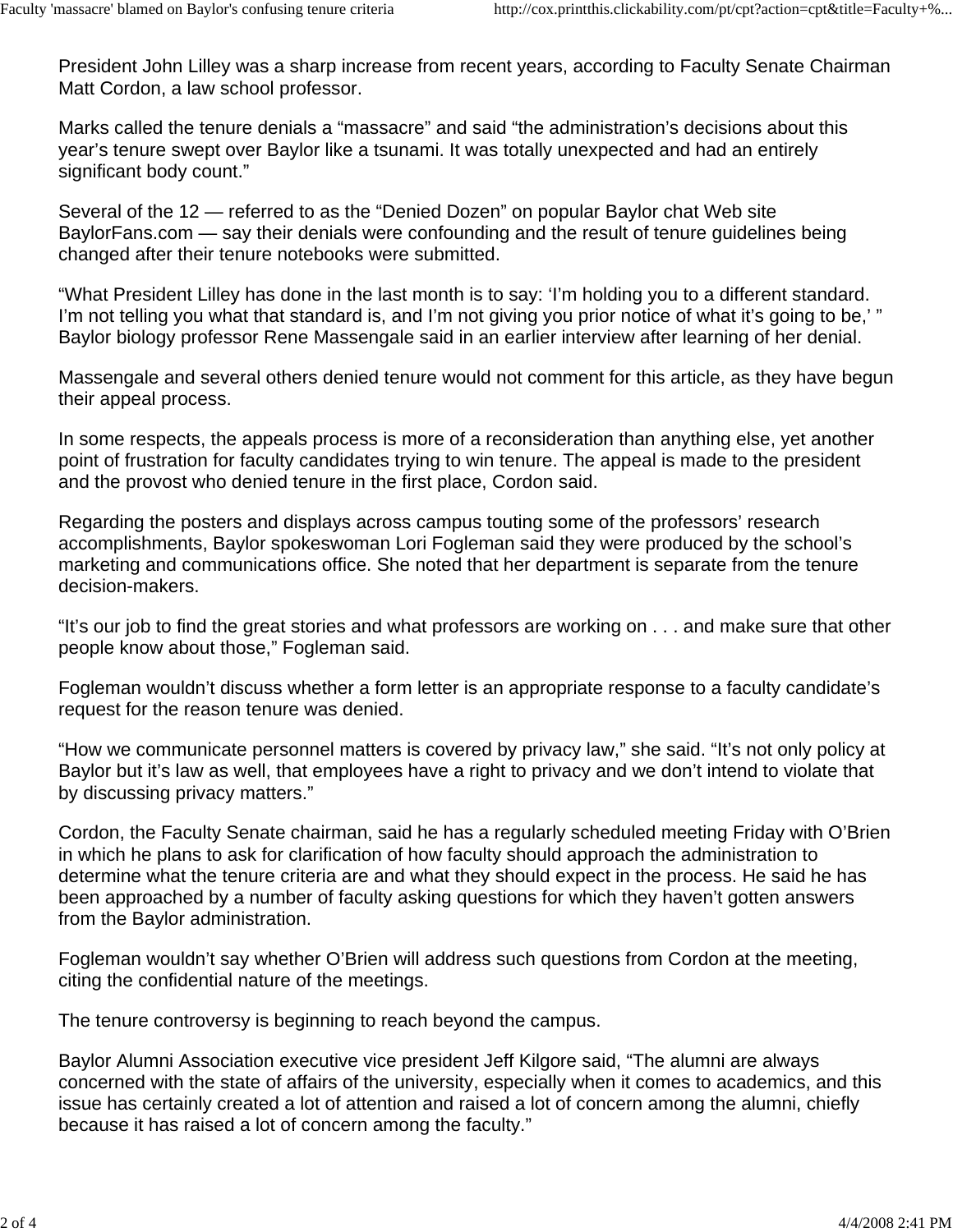He added, "The temperature of the faculty is at the heart of it and (the BAA) certainly supports our faculty."

Kilgore said he's heard from a number of alumni on the issue.

"What I understand from my academic colleagues is that this is something that's abnormal, which is causing a lot of calls from alumni asking, 'Is it a good thing or a bad thing?' " Kilgore said.

## **twoods@wacotrib.com**

## **757-5721**

## **What does tenure mean?**

Tenure, for a college or university professor, means job security and is intended to ensure academic freedom.

It is awarded following sufficient showing in areas of research, teaching and publication— usually over a term of five to seven years.

Having tenure protects teachers when they openly speak out on authority, but also is designed to promote new and original ideas in a free-thinking atmosphere. Tenure also is sometimes credited with creating an atmosphere of loyalty, as professors work to improve the school where they will work their entire career.

Criticisms of the tenure system include allowing professors to become lazy, complacent and irrelevant, having been granted so much job security.

A snapshot of the research of a few of the 12 professors denied tenure by Baylor:

Randall Jean, engineering: Developing a prick-free blood glucose sensor that would save diabetics the painful process of drawing blood several times a day. Jean was tenured at Texas A&M University in 1984 and has been at Baylor since 2003.

What others are saying: "Denial of tenure for Dr. Jean will delay the blood sugar research for years, or derail it entirely," said Baylor colleague Robert Marks.

Lori Baker, anthropology: Secured contracts with Mexican government to analyze bone samples from cadavers in Arizona desert and test blood samples of possible relatives at home. She has helped identify over 70 people and return their remains to their families in Mexico and Central America.

What others are saying: "In terms of making a lasting impact, I don't know of anybody who's doing more than she is right now, in terms of identifying people outside this country. She's one of the top anthropology researchers in DNA in this country," said Steve Symes, tenured professor at Mercyhurst College in Pennsylvania, recently awarded lifetime achievement award from the Forensic Anthropology Association.

Rene Massengale, biology: Current work focuses on the role of pathogens in affecting water quality and environmental contamination, as well as researching rapid detection of biological agents in drinking water. She has brought in more than \$1 million in grant money since coming to Baylor in 2001.

What others are saying: "She is, in some ways, laying the foundation for people who will move the